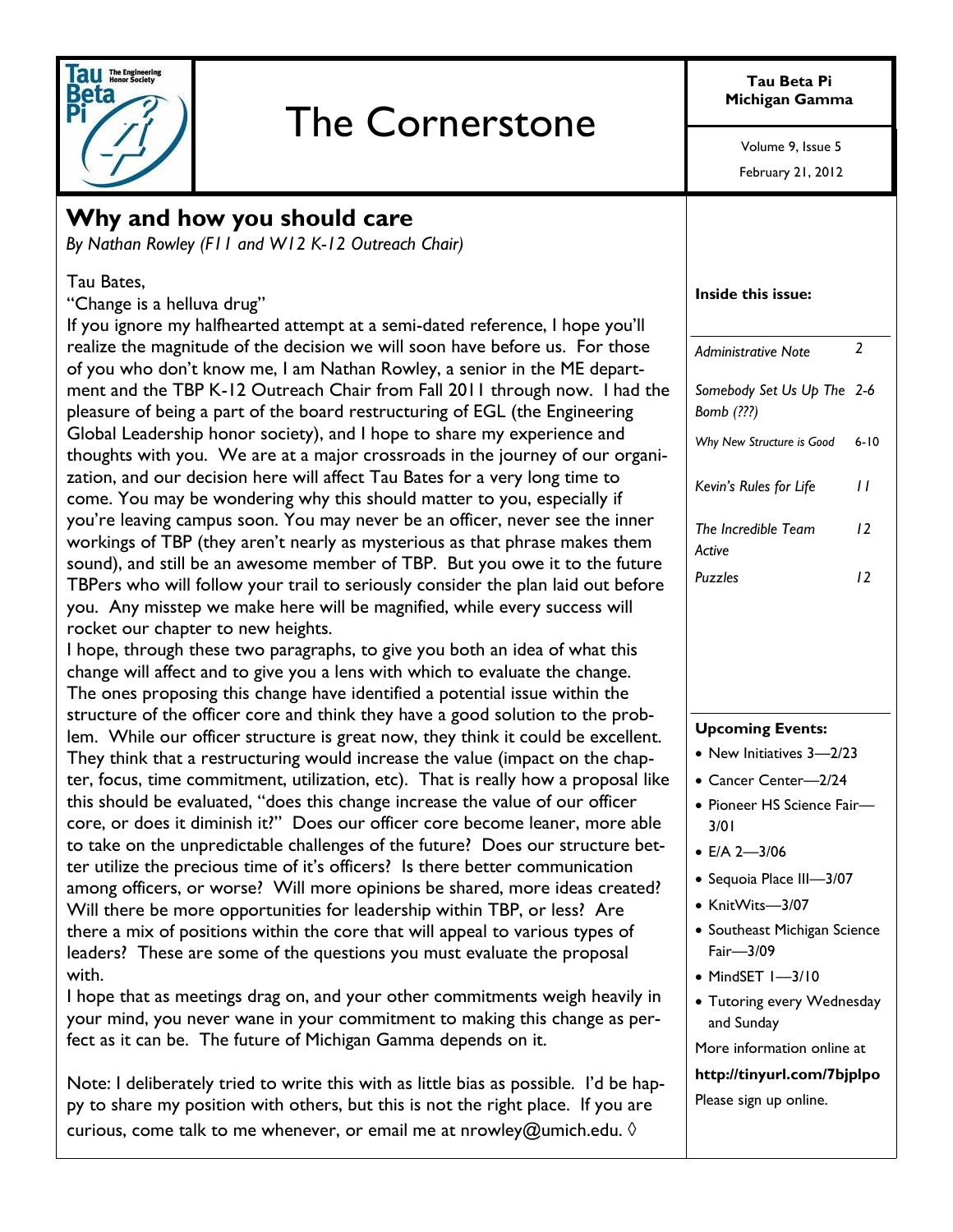### Page 2 and 1 and 1 and 2 and 2 and 2 and 2 and 2 and 2 and 2 and 2 and 2 and 2 and 2 and 2 and 2 and 2 and 2 and 2 and 2 and 2 and 2 and 2 and 2 and 2 and 2 and 2 and 2 and 2 and 2 and 2 and 2 and 2 and 2 and 2 and 2 and 2



### **Administrative Note**

### *Submitted by Daniel Becker (President, TBP MI-G)*

Originally, this article was to appear in the previous issue of the Cornerstone, handed out at the Second Actives meeting. It was at this same meeting that the idea of the officer restructure was to be proposed. In an effort to promote equal airtime between the introduction of the concept and its rebuttal, I contacted Pritpaul and we came to a mutual agreement under which the article would not be printed in that week's Cornerstone, but would instead be available online via a printed url and accompanied by a short blurb pro-

claiming the existence of an opposing viewpoint.

The article in its entirety can be found below. I encourage you to read it, as well as the article in favor of the officer restructure. This issue is one of the most important decisions that will be made for our chapter, and I strongly encourage you to read both sides, become part of the discussion, and most importantly, *think*. ◊

# **Somebody Set Us Up The Bomb (???)<sup>1</sup>**

Or how the proposed officer restructuring would cause lasting harm to the chapter

*By Pritpaul Mahal*

### **Introduction**

Unless something has changed since this writing, you have heard a presentation on restructuring the officer corps.

First, some disclaimers. I want to make clear up front that I respect the authors/proponents of the proposal, appreciate their contributions to the chapter over the years, and have no doubt that they have only good intentions of helping the chapter with this proposal. However, I believe they are sorely

mistaken, and am writing this article to explain why. I acknowledge that my terminology in the article and especially the headline is drastic/dire. Part of this (e.g. the headline) is for effect, but a lot of it is because I believe this proposal has the potential to cause significant harm.

Some people will probably think that I am opposed to this proposal simply because I don't like change. I will freely admit that I am generally of the "if it ain't broke don't fix it" school of thought, and my opposition to proposals is often because of that. However, in this case, my concerns are much deeper than that. I know it's long<sup>2</sup>, but I hope you will take the time to read this article and consider my points carefully.

### **The Proposal**

I was hoping to provide a detailed and fair summary of the proposal in this section for the benefit of those reading my article without the context of the presentation. However, I appear to have run out of time (no, I didn't write the article linearly!). Let's just say that the idea is to introduce hierarchy into the officer corps, which 7 or 8 officers that report directly to the President and attend the main officer meetings, with around 3 of them having 3 or so officers each under them organized by function. These "officer subcommittees" (my term) would have their own meetings and pass reports and communication up through the "lead officer" (again, my term, I'm not sure how the proposers term these things) to the rest of the "toplevel" (my term again) officers.

### **The Problems**

Introducing hierarchy to the officer corps presents several fundamental problems. These include a reduction of information flow and communication, decline in morale, increase in overhead, and elimination of important leadership transition mechanisms. All of these are problematic individually, and combined threaten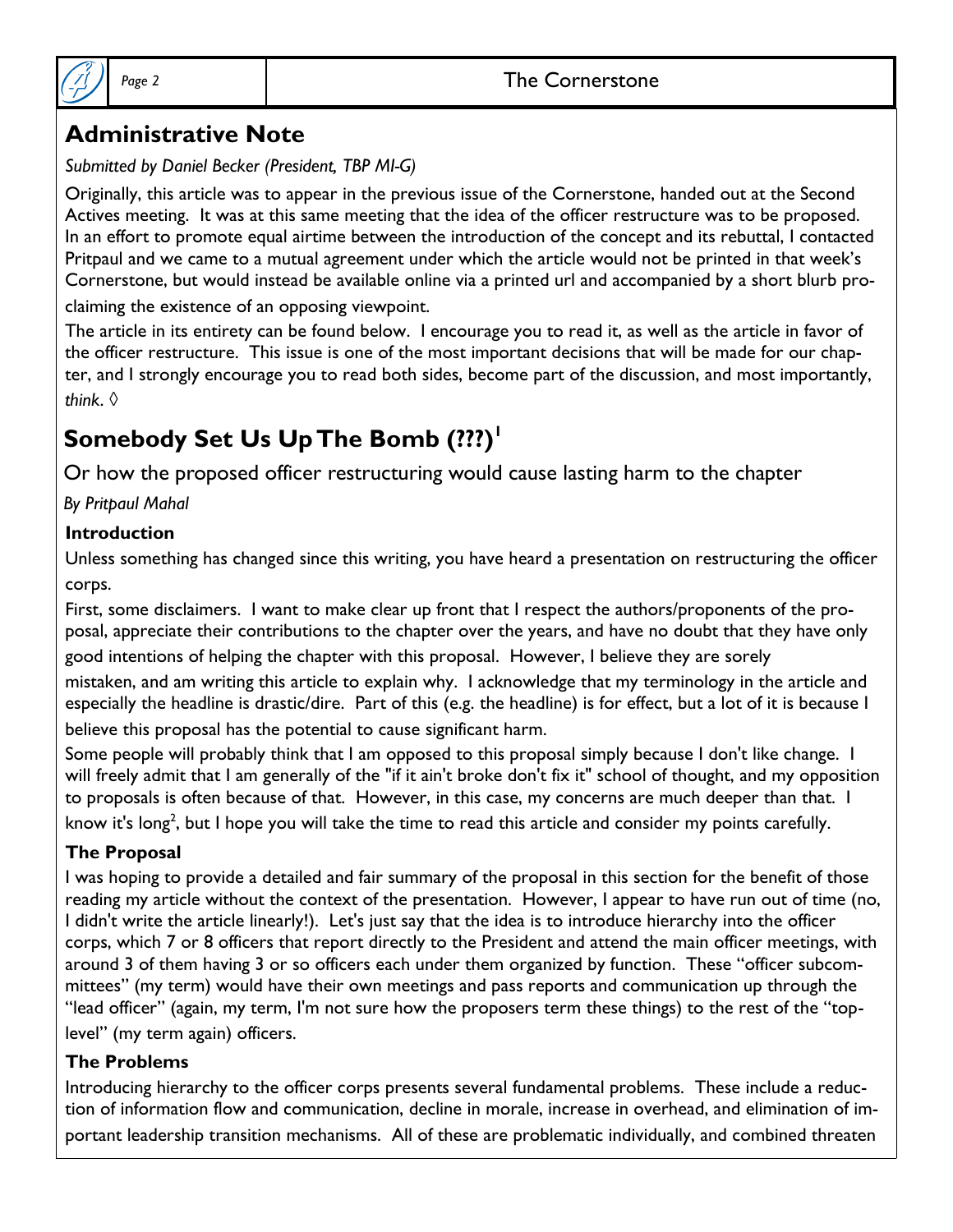the strength of Michigan Gamma.

#### **Communication**

One of the great things about the officer corps as it currently stands is that at an officer meeting you have 15+ people giving their input on matters important to the chapter. While this may sound superfluous, in my experience this certainly adds to the strength of our chapter as more ideas are considered, and these ideas are vetted more carefully. The fact that people are able to contribute to and hear about areas of the operation of the chapter beyond their own little niche is a feature, not a bug. This helps improve the continuity of our operations and the motivation of officers (see sections below).

A rebuttal I've heard to this argument is that while increased communication is great, having too many people in the room leads to a situation where either meetings take too long or people are afraid to speak up about things because they're worried about making the meeting take too long. The thing is, what happens in reality is that the officer meeting is an overview of everything going on in the chapter. The important things do get discussed, and the meeting generally stays within the allotted time. If something does need to be discussed in more detail, it inevitably gets moved to another venue. Usually this is just a short get-together after the officer meeting, but sometimes it is a separate meeting. In either case, because the issue has been discussed briefly during the general meeting, officers with ideas and opinions to contribute (regardless of how related or unrelated their position is) are aware of the general gist of the discussion and can then

choose to attend this follow-up.

One might suggest that a general announcement could be sent out about these "mini-meetings" so that those interested can attend. This is impractical for 2 reasons. First, it is difficult to gauge your own interest in a topic without having had a brief discussion first. The second is that many of these "mini-meetings" are in fact very short: just a 5-minute discussion after the officer meeting. Trying to schedule these separately would be impractical, and the need for many wouldn't be known until the issue comes up during the main meeting.

Another counter-argument is that all officers (and indeed any member) would still be welcome to come to officer meetings. While technically true, this is not likely to happen for reasons discussed below

In short, we would end up with a smaller group of people that are able to give a little more input on issues that they may not necessarily have strong feelings about, as opposed to a larger group of people that are able to contribute to discussions about things that they feel strongly about. This takes us to my next concern.

### **Morale/Culture**

Another great thing about the chapter in general, and about the officer corps, is our open and welcoming culture. People who want to take an important leadership role have many avenues, including the officer corps which requires a large amount of dedication and effort, but also provides a significant level of recognition and influence over the direction of the chapter, including in areas unrelated to the particular officer position. You can tell people that this is only a structural change and doesn't affect their recognition or influence all you want. The fact is that while we all have exemplary character, one cannot effectively deny human nature. If I am told that I report to another officer instead of the President, and am not expected at general officer meetings, I am naturally going to feel less important, and that my participation is less *desired*. But being an officer shouldn't be about ego, should it? That's true, but along with feeling important comes a sense of responsibility to the chapter in general (not just to my particular duties), and a willingness and desire to contribute ideas in other areas. It also leads to a feeling that what they have to say *matters*. This is one of the reasons many people prefer to work at a smaller company. How often do you hear these com-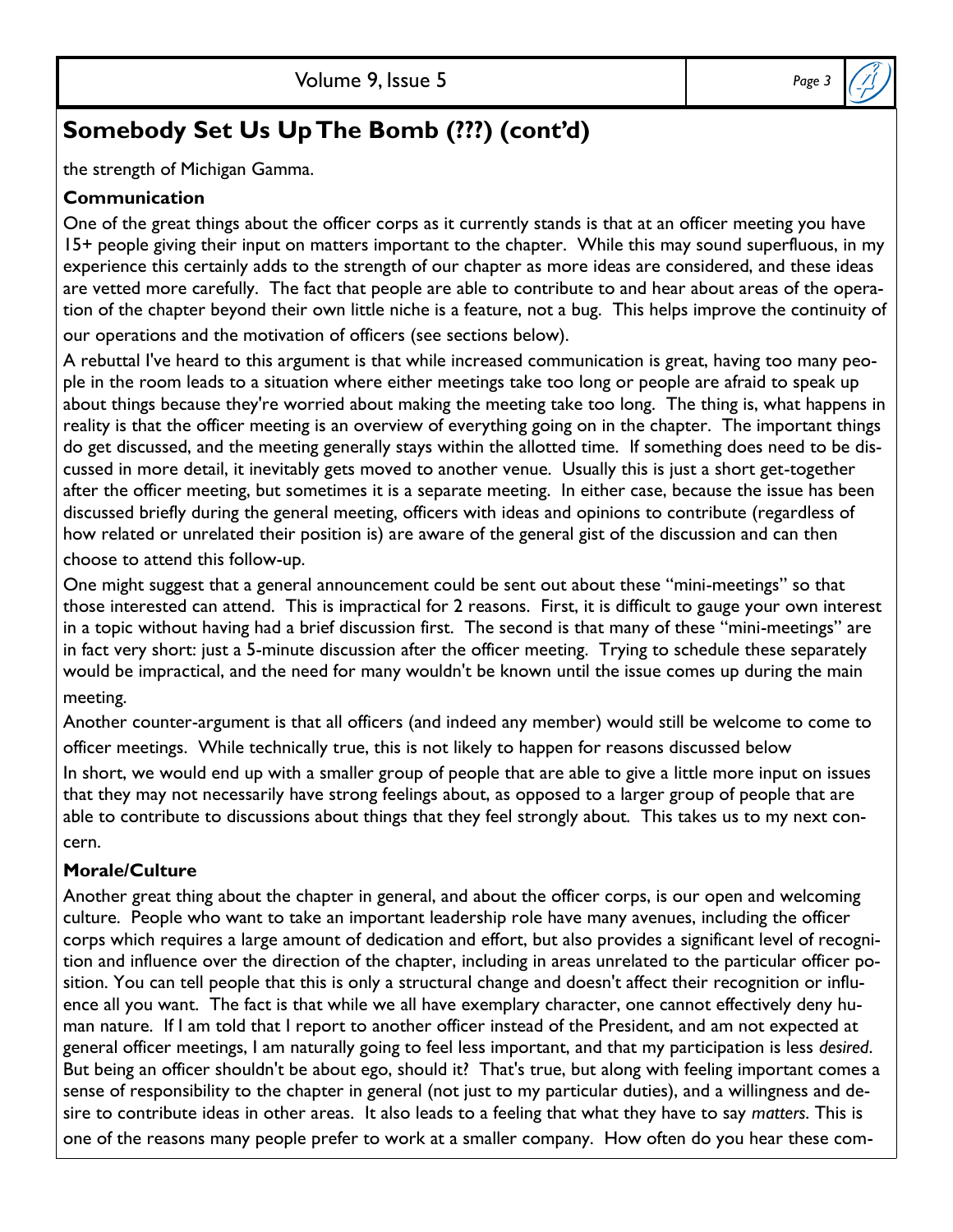

panies tout (including at TBP meeting presentations) the fact that their hierarchy is flat and has less layers, and that people are more able to contribute to the direction of the company? They tout this because it actually is important to people and attracts better candidates who want to make a difference, just like it currently attracts candidates to our officer corps. Introducing hierarchy will make our currently occasional problem of not enough candidates much worse. (It will also as a practical matter limit more positions to

people who have some experience being an officer, sorry I don't have time to detail how in this article.)

In effect, what we would really be doing with this proposal is taking the misnomer "officer core" that people often mistakenly use and that bugs me, and really in fact be turning our officer corps into an "officer core" plus some other officers. This "officer core" effect also has the danger (hopefully avoided, but still possible) of forming more "cliques" of power that limit openness to others. (Again, I don't have time to get into this, and I actually hope/feel that given our character requirements this wouldn't actually be a problem, but it's still a danger... I don't want us to be like HKN's officer corps)

We can say that officer meetings will still technically be open to all officers. The fact is, however, that that will not change the perception of being more closed, people who are not really "supposed" to be there will be less likely to actually feel like their opinions matter enough to come. On a practical level, we would be expecting "non-core" officers who do still have the motivation to participate after effectively being told they don't matter, to spend extra time in order to do so because they would have to come to the general officer meeting in addition to whatever "branch" meetings. This will unavoidably reduce attendance at the general officer meeting. My understanding is that this is actually one of the goals of the proposers. However, as discussed below, lower officer participation is actually a significant negative, not a positive.

### **Continuity and Idea-Sharing**

One of the great strengths of our chapter, and in fact, the key to our strength, is our strong transitions compared to many TBP chapters nationwide and to other societies here at U of M. In fact, we are often asked to come to round

table discussions to help other organizations learn from us on this topic. What gives us this ability? While there are many factors, including the motivation of our members and the size of our chapter, I would argue that one of the biggest factors is the size of our officer corps.

Having so many people involved and invested in the day-to-day running of the chapter, hearing what other officers are doing for their jobs, greatly increases the "safety factor" of having someone who will recognize that something important has been left undone or who will know how the details of how a particular task is done. In sitting in on officer meetings, I often notice instances where somebody who has been an officer for a while is able to fill in details that a new officer may not know.

Introducing hierarchy to the officer corps, especially in the manner proposed, significantly negates this advantage. This will happen on both a cultural and a practical level. Officers who do not feel like a part of a larger cohesive body are less likely to feel a need or desire to be informed of the workings of other "branches" of the officer corps tree (see Culture section). On a purely practical level, officers who are not present at a meeting are unable to pick up details of what others are doing, or to fill in details that they know when they see that they are missing.

Perhaps of a bit less immediate significance, but still very important, is the fact that the current model also helps officers transition more easily and effectively into new roles because they have some level of knowledge about all positions. While we welcome and encourage "new blood" on the officer corps, it is also important to have some continuity in officers that are familiar with many aspects of many positions just from having been there, not necessarily from having done every single positions. Advisors are able to fill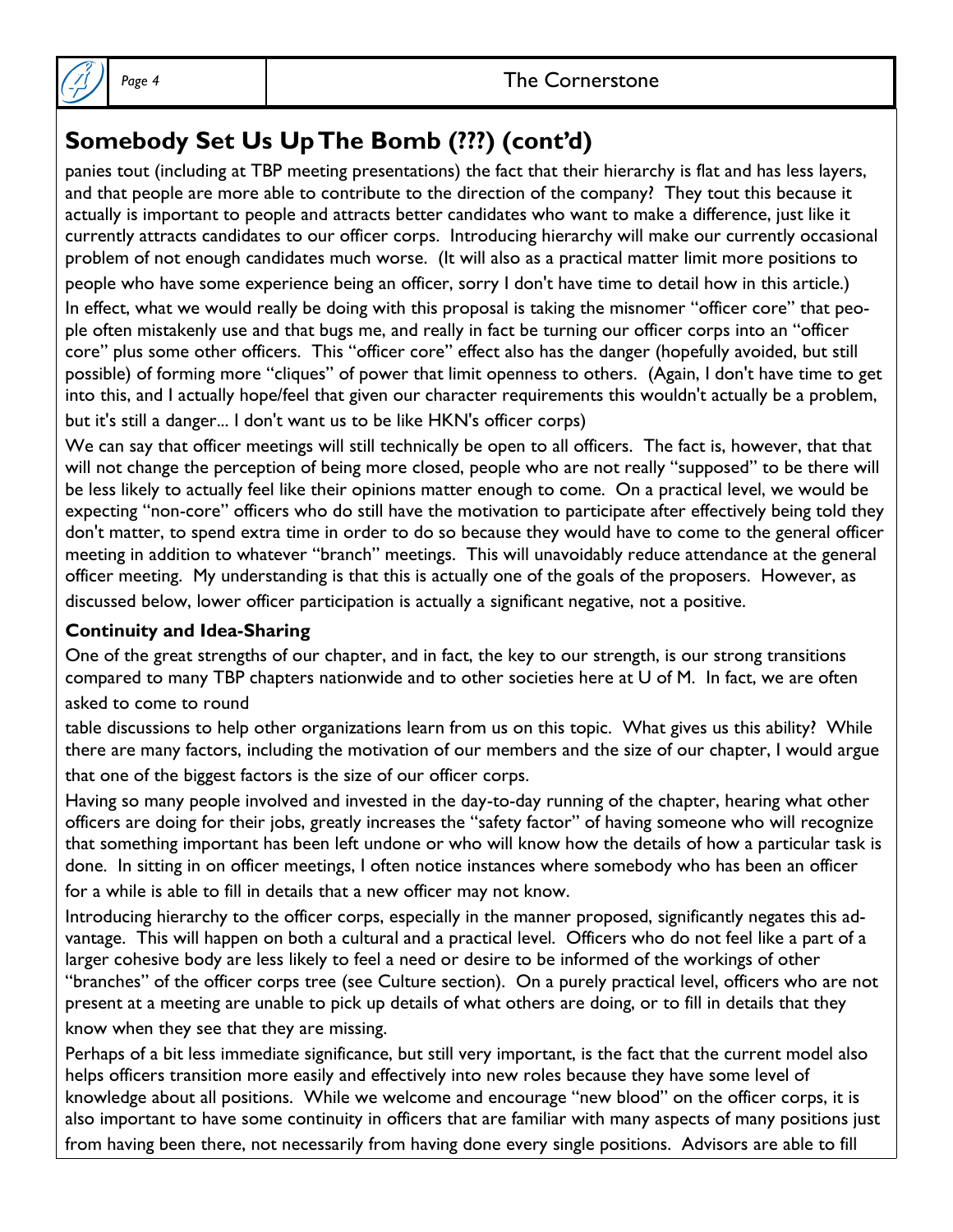some of this role, but only because they have over time (starting as officers) gained the knowledge of most positions that the current structure gives them.

The current system is frankly not perfect on this front, in that we sometimes lose a large chunk of experienced officers. In fact, there was one semester in recent memory when we really pushed for non-officer members to come to officer meetings to try to gain experience precisely because we were going to be losing a lot of experienced officers to graduation. Cutting down on the number of experienced officers, however, does not help this

problem but just makes it worse.

### **Benefits?**

I should briefly (or at least that was the plan...) address the supposed benefits of the proposal. The main ones that I have heard put forth are that it reduces the management workload of the President, that it is more consistent with the overall structure of the rest of the chapter, and that it keeps the size of officer meetings more manageable.

First, the workload on the President. After all, one of the proposers is a past President. I admire the goal of reducing his/her workload because as we all know, our Presidents do have a lot on their plates. However, I think the workload reduction that this proposal achieves is minimal if any, and may actually have the opposite effect by adding more overhead and bureaucracy to communications. The fact is that in general, most decisions are either of a nature that the officers themselves can make them, or are intertwined enough with the operation of the rest of the chapter that the President needs to be involved. I admit that there are probably a few areas in which the "top tier" officer is able to provide guidance, but in practice these will be few and far between. In practice what we will see is, depending on the boldness of the officer in question, either them skipping the middle layer and asking the President directly, or involving the middle layer, still requiring a response from the President, but add-

ing an unnecessary delay. In either case, the President will often need to be involved anyways.

Where this proposal may actually be helpful is in reducing the amount of "double-checking" the President needs to be doing to make sure things get done (though that introduces problems of its own<sup>3</sup>). However, in the end the President will still need to have at least some level (though likely reduced) of keeping tabs on everyone, including the "second tier" officers.

More overhead is also introduced in that important matters need to go back and forth between different meetings and/or e-mail lists to get things fully fleshed out, taking more time from everyone involved, including the President. The proposers have probably shown you a diagram of the overall structure of the chapter that includes other people reporting to officers. They contend that this shows that restructuring the officer corps to also include more reporting relationships will be more consistent. However, what they neglect to mention (or consider?) is that all of those relationships they show are of chairs who have very specific and – this is important – time-limited tasks such as running a specific service project or social activity. Unlike officers, they are not involved in the sort of semester-long or year-long running of the chapter that requires coordination with other officers. I unfortunately don't have time to go into a more detailed explanation of why this is fundamentally dif-

ferent right now, but I hope the gist comes through.

On to size of officer meetings. The proposers probably showed you a picture of a very crowded officer meeting. It probably even got some chuckles and some comments from those who had to sit on the floor or stand for that entire meeting. I, however, honestly don't see the relevance or point (other than to gain those chuckles or distract from the main point) of showing a picture of one meeting that was held in a much smaller room than usual. If they showed a picture of one of our meetings in the current room they are held in, you would see nothing unusual or interesting. I think the main point however that they intend to make is that large officer meetings are less productive. I fundamentally disagree with this and think/hope I've made clear why in the Communication section above. If not, feel free to ask.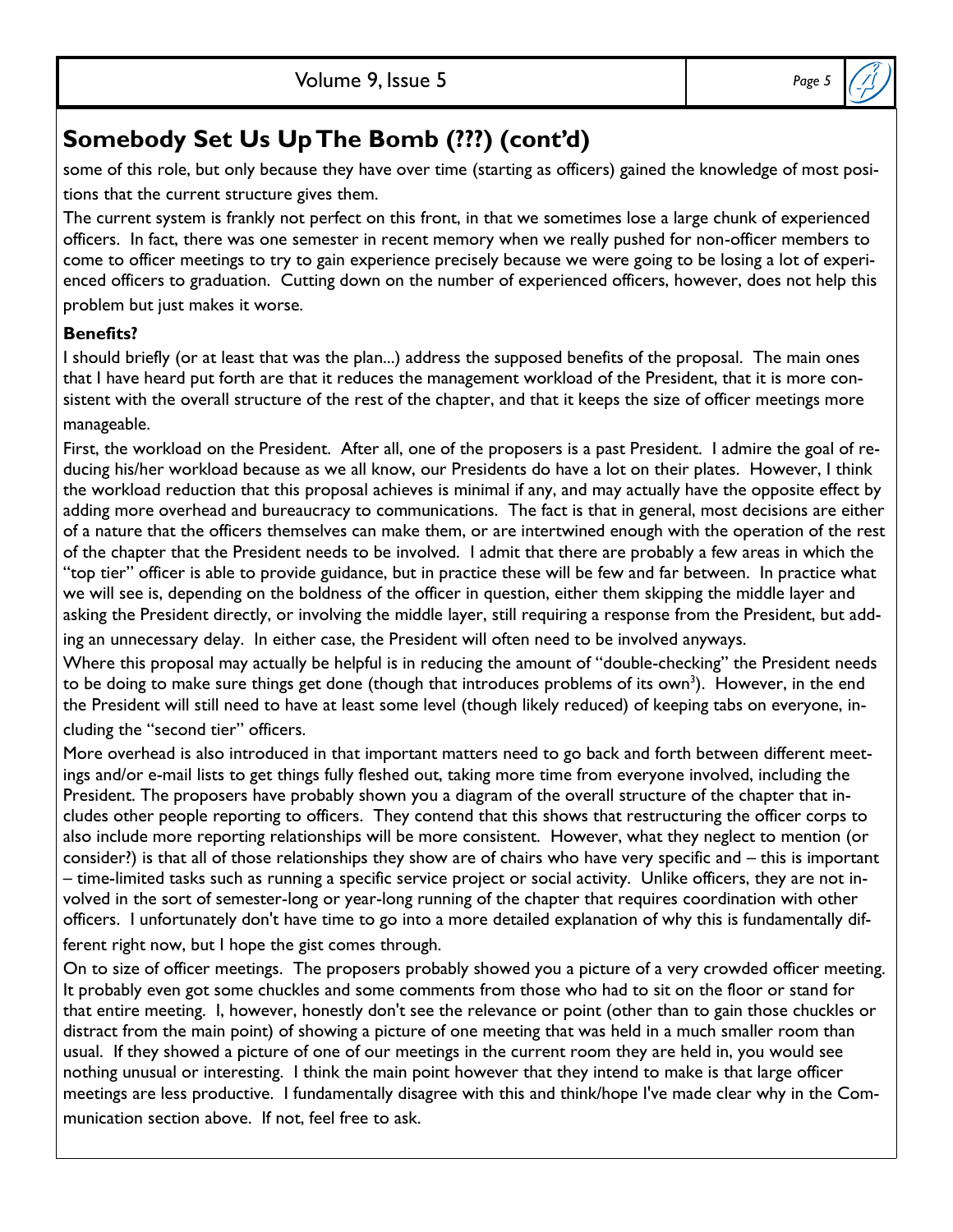

#### **Long-Term Damage**

One may wonder why I am so strongly concerned about this proposal. After all, I'm known for my general opposition to "fixing what isn't broken". Yet, I've never felt an issue to be so important that I've stayed up

for a significant portion of the night and invested so much emotional energy<sup>3</sup> to write a (hopefully?) persuasive article about it (and possibly made Justine very angry with me for being so late and writing so much). I usually just state my opposition, maybe engage in some debate, and then let the chips fall where they may. Why the larger than usual concern over this proposal?

The reason is that the damage from this restructuring could be significant, and more importantly, long-lasting and difficult to reverse. I realize that people may not like, or may even be offended by, my strong opposition to this proposal (given that it's coming from well-respected long-time members). However, I would be remiss in my duty to the chapter if I decided to just "let it be" in this case as I often do. Most decisions (for example the recent adoption of a Third Actives meeting and tiered leadership) can be undone easily if needed, with no lasting effects. But this proposal is different.

How is it different? As indicated above, it would cause a significant shift in the culture of the officer corps, and would also cause a weakening of officer corps transitions and continuity, and as a result the chapter as a whole. Recovering from a one-time weakening of the chapter would become a long-term project as we would have lost the smooth continuous "flow" cycle of leadership transitions that keep things running so smoothly. Therefore, it becomes not just a matter of "it's not working, let's repeal it", but a process of reintroducing the smooth flow, institutional knowledge, and culture that has been built up over time. True, this would not kill the chapter in a single semester. The first semester will seem to mostly run just fine. But problems would also not be very apparent until they become bad enough that they are difficult to recover from. Furthermore, if the cliques that I am afraid of do indeed form, there would be a form of institutionalized resistance to changing back.

Am I being over-dramatic? I really honestly don't think so and hope I've gotten my point across well.

#### **Conclusion**

Introducing hierarchy to the officer corps will be deeply harmful to the chapter. The benefits, on the other hand, are minimal. While it is well-intentioned, the chapter should reject this deeply flawed proposal.  $\Diamond$ 

#### **Footnotes**

- 1) Because I am perpetually afraid of offending people or being misunderstood, I feel a need to clarify again that I don't think anyone is *maliciously* setting up a bomb. I am just very afraid of the consequences of the proposal and also wanted to make a humorous pop-culture allusion similar to the one I expect in the subtitle of the presentation of the proposal (though perhaps I'm dating myself with the reference I chose?).
- 2) Sorry it's so long. I didn't expect it to be when I started writing (I expected a single page!), but there's just so much to say. In fact, I had to cut out some things I wanted to cover just for a lack of time to write them. And for me, that's a huge thing to say (see footnote 4).
- 3) This is actually pretty important and really needs to be a section of its own, but I just ran out of time. Basically, adding the managerial role to the top-level positions adds to the number of positions which realistically require previous officer corps. This affects multiple areas of my argument, including its impact on the open culture of the officer corps and the chapter, and negative effects on continuity and transitions.
- 4) I HATE and dread writing that's one of the big reasons I didn't go for a PhD and am resisting pressure to go to law school. So it really does take a lot of energy out of me. I had actually even decided that I was going to put this off and write it later, until someone convinced me that it's more effective to present my rebuttal at the same time the main proposal is presented. I'm also just not very good at it (especially given the time pressure), so I'm sorry if this article is unclear, deficient, doesn't flow very well, or doesn't make my point effectively. The argument is much more cohesive in my head. Please do let me know if something is confusing and I'd be happy to talk to you about it and/or maybe even write a follow-up clarification article.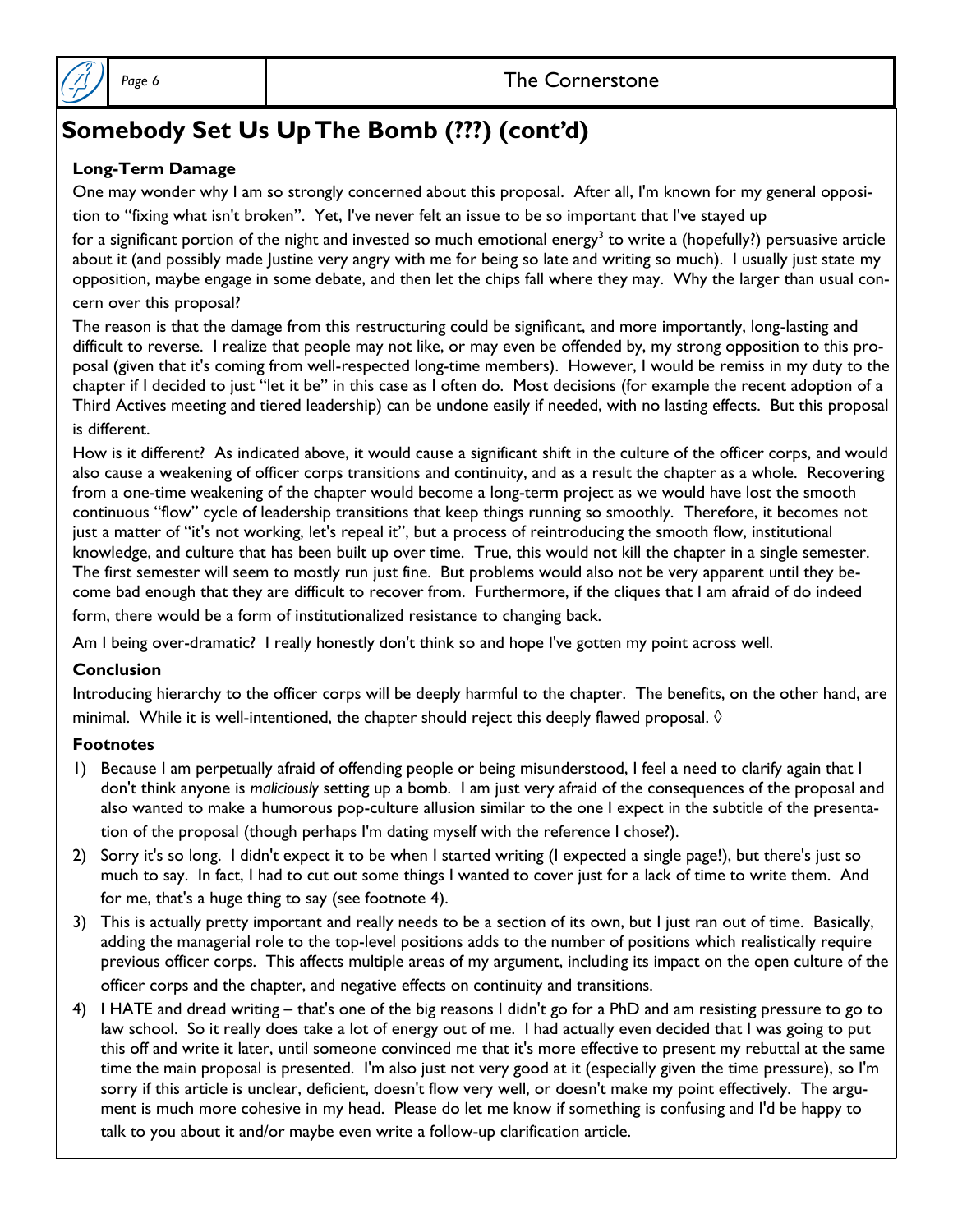### **Why New Structure is Good**

### A reasoning for the proposed restructuring

Early this semester a number of changes were implemented for our chapter to TBP to make our chapter more relevant to our members and to rectify issues that had arisen. This latest change seeks to address the communication overhead that currently faces the chapter president, and to allow the officer corps to be more adaptive to needed change. This would be accomplished by introducing more structure into the officer corps, allowing the president to have greater focus. This new structure would additionally allow greater leadership opportunities for our members.

### **Tau Beta Paradigm Shift**

*By Daniel P. Kiefer (President F11)*

If a frog is placed into boiling water, he will immediately jump out, unharmed.

If that same frog is in water, and the temperature is gradually increased, he will literally be cooked alive. MI-Gamma is that frog, and the temperature is rising.

It was mid-November last semester on a brisk winter's eve, while I was driving several officers home from north campus when I was struck with a somewhat unorthodox idea: What would I do if I were given the opportunity to set up our chapter from scratch? That would be preposterous I'm sure... but what if?...

### **The Motivation.**

As President I was "faced with many challenges..." both figuratively and literally. There were many challenges that just came with the tasks of the position of President, but there were also, in my professional opinion, unnecessary challenges. Many of these, I began to think, could be rectified simultaneously with some ambition, support, and a little creativity.

### **The Idea.**

Restructure the officer core so as to have it align better with our functional areas and overall goals.

### **The Result.**

- 1. Fewer officers report directly to the President
- 2. More opportunity for leadership
- 3. Better defined and more logical officer responsibilities

### **The Plan.**

Although this whole thing may seem complicated, the idea itself becomes much simpler and easier to understand if you forget what you have learned about TBP's leadership structure already, and instead focus on what active members and leaders accomplish together *collectively*. From here, you can reallocate tasks and responsibility, with revolutionary fashion, in a more optimal way that can even result in synergy (an MBA's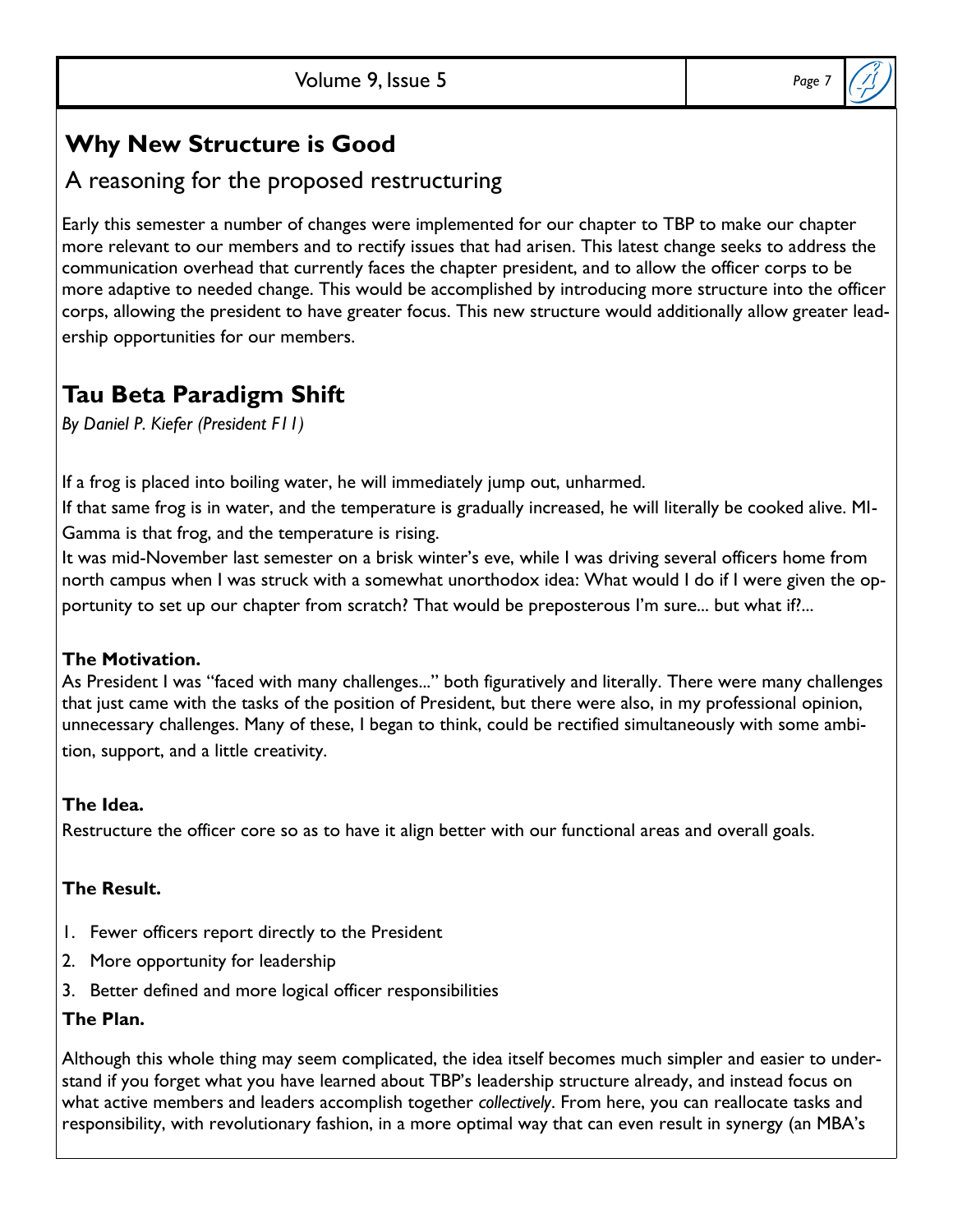

# **Why New Structure is Good (cont'd) Tau Beta Paradigm Shift (cont'd)**

way of saying better for everyone, the group as a whole, and the opportunity to even introduce entirely new benefits).

After much deliberation with the other officers, and several revisions to the proposed structure, I believe our plan is a great idea for MI-G. This will be voted on very soon… so please consider the options, and the consequences. Left unaltered I think our chapter President will continue to be bogged down with details, and our officer meetings will continue to drag on. Let us correct this with an innovative approach. Rather than let the temperature slowly rise on our organization, I challenge you to kiss this frog and watch it transform into a Tau Beta Prince.

### **And what about service?**

*By Maria Schneider (Service Chair F11)*

### **Culture**

I agree that there is a chance of some "culture" risks, such as feelings of decreased appreciation, but most of these can become a non-issue if the officer who reports to another officer puts in the effort to attend the main officer meetings. If they want to take a low key involvement, they can, and if they want a lot of involvement, they are encouraged to participate. Also, the officer positions that are put under another officer are very specific roles. These officers in the past do not frequently get heavily involved in issues outside of what directly affects their position. If they choose not to attend, then I don't believe this will damage the organization.

### **Continuity**

We are said to have smooth officer transitions, but that is not always the case. I was never given a transition report, not even an old, outdated one, nor was I given more than a 30 minute rushed explanation on Book Swap. Only after most of Book Swap was planned, did I finally get an updated Book Swap Procedure. Who is to hold the officers responsible for actually transitioning their successor? The officer with others reporting to him/her can make sure those transitions occur and help out with them as needed. The communication between officers in a 'module' will give the officer serving as point person more knowledge about the other positions in their module. He or she can then accordingly ensure that the officers they are responsible for transition appropriately. The president can additionally make sure the officers who report to him/her complete their transitions, and given the more manageable load, can help with transitions if needed. This structure would make the workload of the president more manageable, while logically distributing responsibility so that operations and transitions go more smoothly.

### **Service**

It may appear to be the case that many decisions fall into one of two categories: decisions that can be made by a particular officer in isolation, or decisions that affect enough aspects of the chapter to necessitate direct presidential involvement.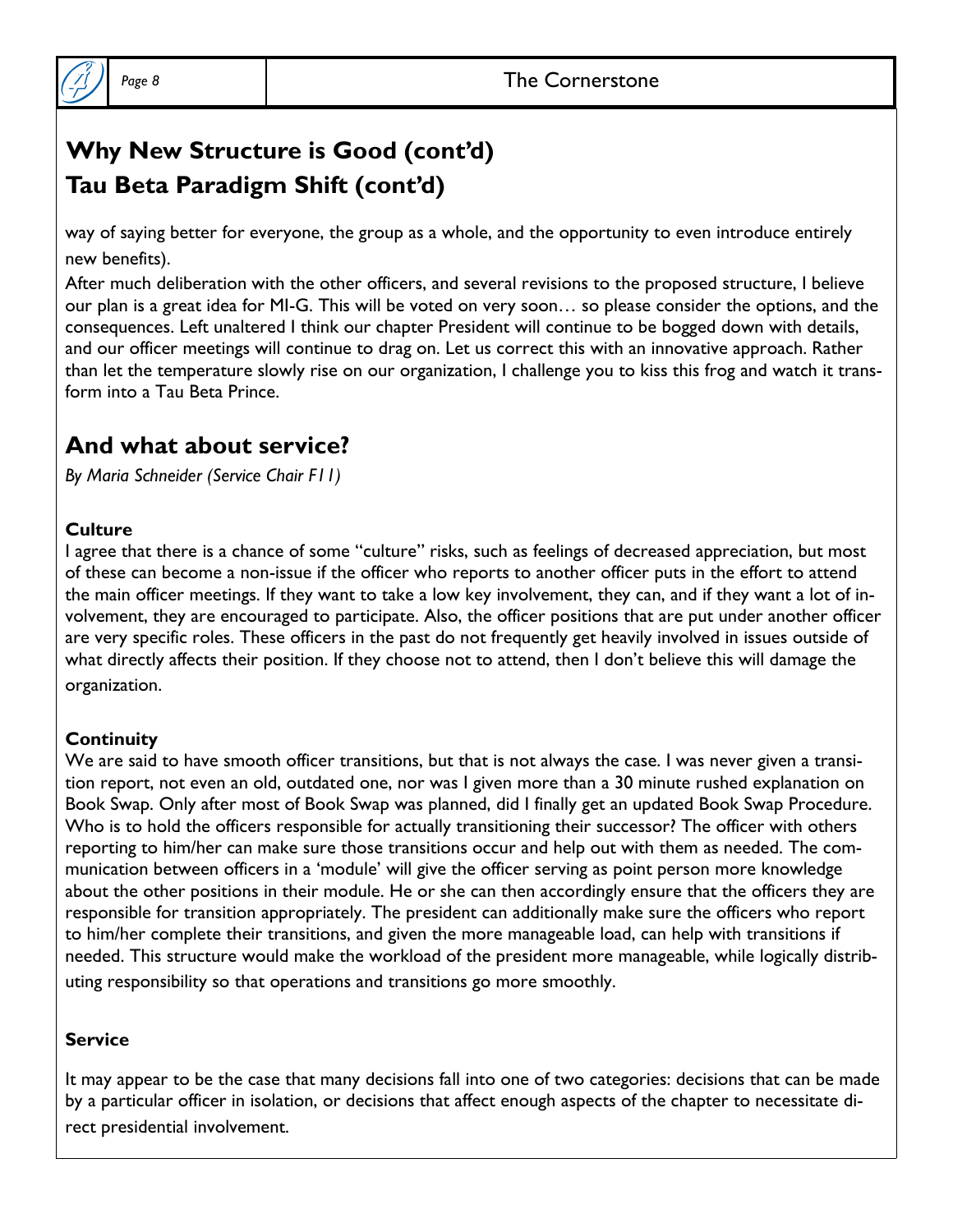

# **Why New Structure is Good (cont'd) And what about service? (cont'd)**

This is not the case for the service branch. Service is one of the major aspects of TBP and the face that the rest of the University and the Ann Arbor community sees. Therefore, things in this area need to run smoothly and efficiently. Having served as the Service Chair last semester, I see an immense benefit for the organization with this restructuring. Namely, it would formalize and improve the communication between all the officers involved in service projects. As Sevice Chair, I was in charge of making sure all the service projects for TBP had leaders, did not conflict, had the necessary materials, and, most importantly, had enough volunteers. There was one major hole in this: MindSET. I was never involved in scheduling of MindSET (although I know that there are extra factors that play into this), and I never knew if they had enough volunteers. As for the scheduling, I did not even know which days were under consideration until the official day was posted on the Google calendar. If I had known what days were under consideration, I could have notified the other project leaders to avoid those days if possible. Instead, other projects would be scheduled for a day MindSET ended up on and therefore both events would suffer from not enough volunteers. Secondly, the volunteering situation was difficult. I had to constantly be pushing people to volunteer for various service projects. If a project was on a weekend with MindSET, I did not know how MindSET was doing volunteering -wise. Should I push for volunteers for one of my service projects, like Recycle Ann Arbor, which would be better with more volunteers but can run with only a few, or do I really need to push for people to volunteer for MindSET instead, which cannot function without enough volunteers and has become a huge endeavor? Further complicating matters, I never knew how many volunteers MindSET had because their volunteer registration is not on our website. I tried communicating with the MindSET officer, but I felt like it was not my place to get involved or push for information. When I asked about the volunteering, I got a vague answer and saw a hint of "don't worry about it, it's not your problem". This may not have been the intention of the email, but that is how it came across. Further, I feel like it is every bit the Service Chair's responsibility to know about project scheduling and volunteers, as those are core responsibilities for the Service Chair. If the restructuring goes through, there will be a formalized avenue for communication between the Service Chair, MindSET Chairs, and the Campus Outreach Chair. This will improve scheduling so as to avoid most of the conflicts (which will by itself help the volunteering situation), and will allow the Service Chair to know focus to ensure projects run smoothly and have enough volunteers.

# **A Brief Counterpoint to Expressed Concerns**

By *Mike Hand (2011 External Vice President, W12 Corporate Relations Officer)*

The main points that have arisen against this fall into the general categories of communication, morale, and transitions. Transitions are covered very well by Maria's section so I will here focus on the other three. (In this section, the terminology breaks down a little bit when referring to meetings of the various officers, for clarity I will "use officer meetings" to refer to meetings in which the president is the moderator, and "module meetings" to refer to the meetings of the various branches (service, communications, etc.).

### **Communication**

The majority of officer meetings this semester have exceeded the alloted time, some by a significant amount. Further, discussion of ideas is somewhat muted and rushed during the meetings as people do refrain from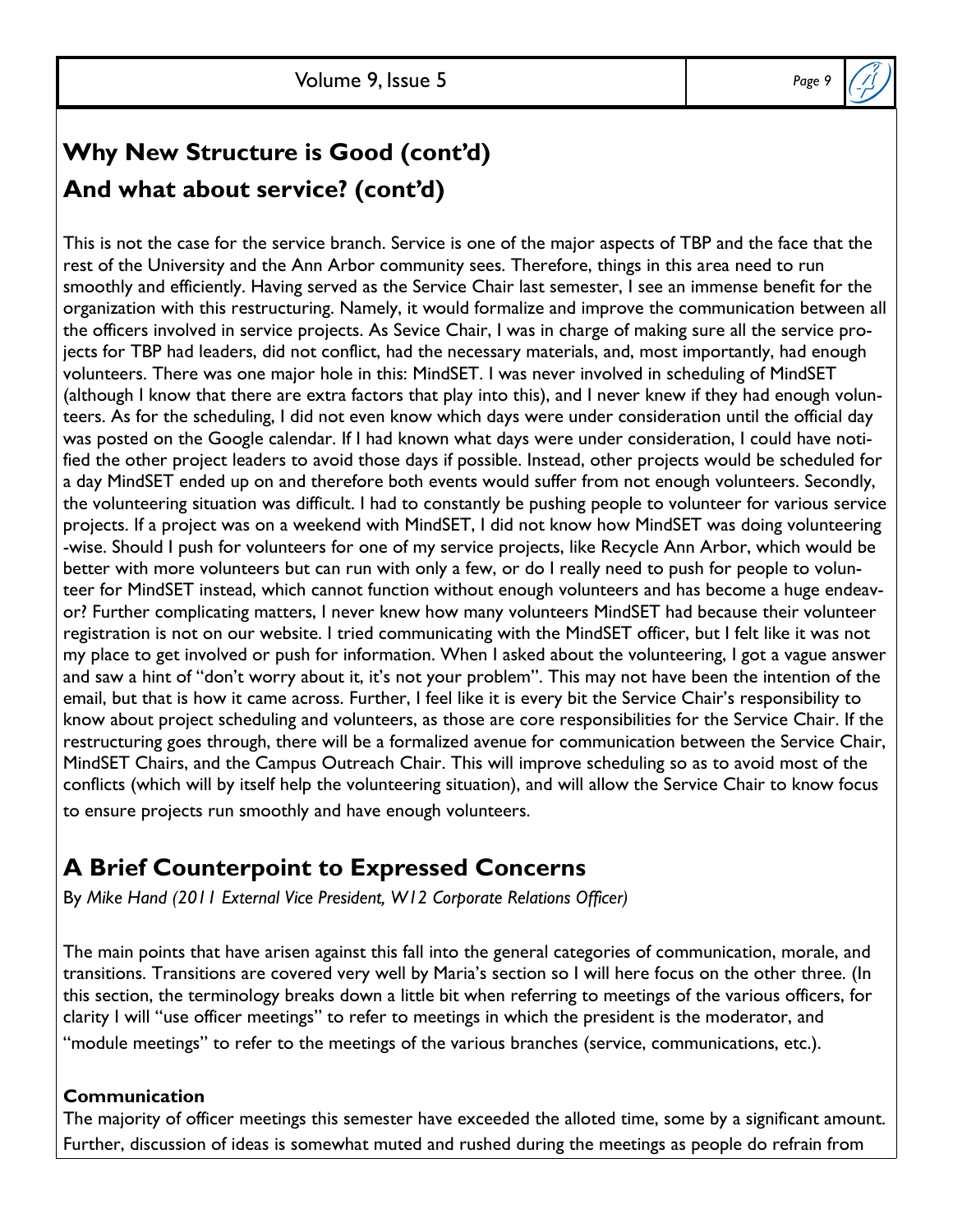

# **Why New Structure is Good (cont'd) A Brief Counterpoint to Expressed Concerns (cont'd)**

speaking due to time worries.

Given the proposed structure, it may appear to that information flow would be reduced. Under the new system, there wouldn't be a reduction of information flow. Instead, information would be prioritized to the most interested or affected parties. The officer meetings would not be closed off to anybody. Officers that care to stay involved in the items covered in officer meetings would be encouraged to still attend. The difference is that they would not be required to. Officers would only be required to attend the meetings that have direct bearing on their role, or where their role has direct bearing on that of another. This streamlines the flow of information, and creates a more efficient system for all involved.

#### **Morale**

One tremendously important avenue for involvement that our chapter has is New Initiatives meetings. These meetings allow anyone, not just officers, to be directly involved in the discussions of the future direction of the chapter. This has helped our chapter to develop a strong culture of responsibility from all members, and this carries over especially to those that take leadership roles in the society.

One perceived benefit of the current flat structure is that it models that of a small company. It is important to note that it is imperative that the the leadership structure adapt to the needs of the organization. A flat structure works very well for a smaller organization with fewer leaders, which our chapter has been in the past. Over the years however, we have increased in size, particularly with respect to the officer corps. Any small company that grows to become a large company invariably needs to adopt new structure for its leadership. Of late, TBP has grown to become a larger organization and similarly needs to adapt.

With an increase in membership activity recently, not having enough interested candidates has been, thankfully, a very minor issue. Further, the new structure for positions allows new opportunities for leadership in the society by delegating some of the responsibility previously held by the president to other officers. By allowing increased responsibility in some positions, I strongly believe that there will be increased interest in officer positions, since people tend to want to "move on to something bigger" following a term in a given position. Further, to see that structure does not necessarily result in low leadership interest, one need look no further than SWE. The structure of SWE is very hierarchical, but there has not been an acute lack of interest problem recently.

It may additionally appear that by adding the proposed structure, certain positions would be effectively restricted to "veteran" officers. The simple truth is that this already happens, and further it is not necessarily a bad thing. There are some positions that require more responsibility than others, and it is important for people to have the opportunity to develop the necessary skills and experience in a position that is more conducive to developing them. It is critical for our chapter that there be positions for members to jump into without previous experience, but it is equally important that someone not be thrown in over their head in a position that entails considerable responsibility. This is not to say that previous experience need come from a previous TBP officer position. There are precedents for electing "new" officers to the more traditional "veteran" positions if the situation warrants it.

#### **Conclusion**

This proposal encompasses a rather significant change for the chapter, which others and I feel will better the chapter. Please seriously consider the arguments made and if you have any questions please ask. In addition, please consider attending the New Initiatives Meeting this Thursday, which will be the main venue for this discussion. ◊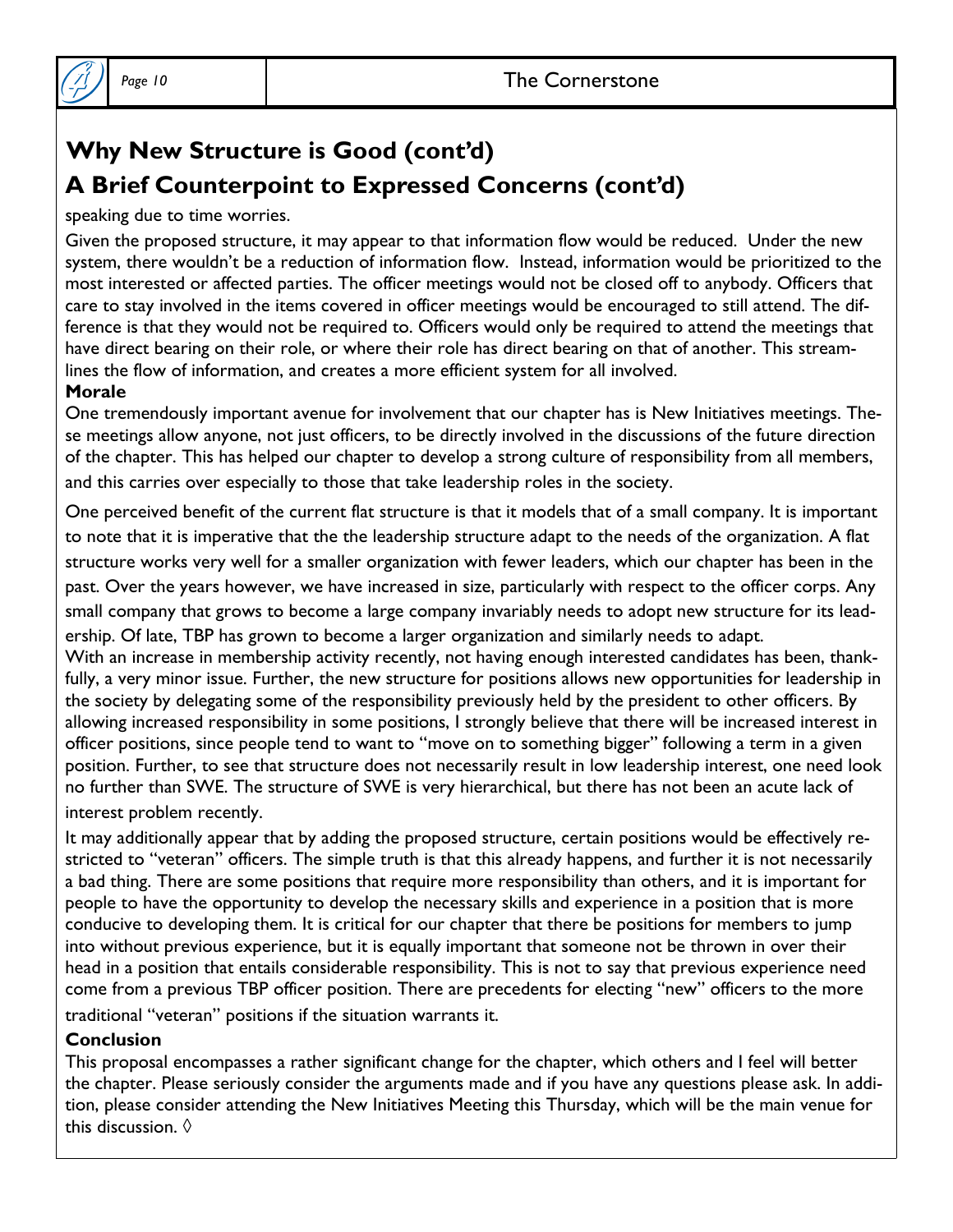## **Kevin's Rules for Life**

*By Kevin Joseph*

A lot of times people ask me, "Kevin, how come you so happy all the time?" (Disclaimer: no one ever really asks me this) I actually only have a few simple rules for life that keep me rooted. Since Justine is always asking for articles, I thought I'd help her by helping you help yourself.

1. **Don't be so serious.** I am always amused when I see people running around texting, talking, twittering, and various other t's that apparently require their immediate and urgent attention. People take so many things seriously that really shouldn't be. I've never seen any proof that life is meant to be taken seriously, and until I do, I'm just going to lie back and chill.



2. **Do the things you like.** If you don't like what you're doing, ask  $\lambda$ .  $\lambda$  and the thing the set of the white what you're doing, ask and **all mother f** yourself why you're doing it. If you don't know why you're doing it, then

stop. If you don't like why you're doing it, then you need to reevaluate your life decisionsv. If you're doing it in pursuit of a greater goal that you do like, then keep that goal in mind and focus on that.



3. Pop quiz: What's very attractive and rarely seen on North Campus? That's right, a **smile**! It only takes a single candle to fight back the darkness.

4. **Pick your relationships wisely**. Your relationships define your life, so you don't want to be around people that are causing you unhappiness or holding you back. Special corollary for those special someones who have dumped or rejected you (since I have much expe-

rience with that): When you've been dumped, the best revenge is to live life to your fullest. Become the best person you could possibly be. Do the things you've only dreamed of doing. Make her regret it, not you.

5. Spoiler alert: **You're going to die someday**. Morbid? Yes, but until you realize that fact you risk wasting your life on things that you don't care about. Life is not a race! You don't want to get to the end, look back and say "Well, that was a waste of time." No one's keeping score, so lighten up and enjoy the ride. :)  $\Diamond$ 

### **LIFE IS A JOURNEY** WHERE THE HELL ARE YOU GOING?